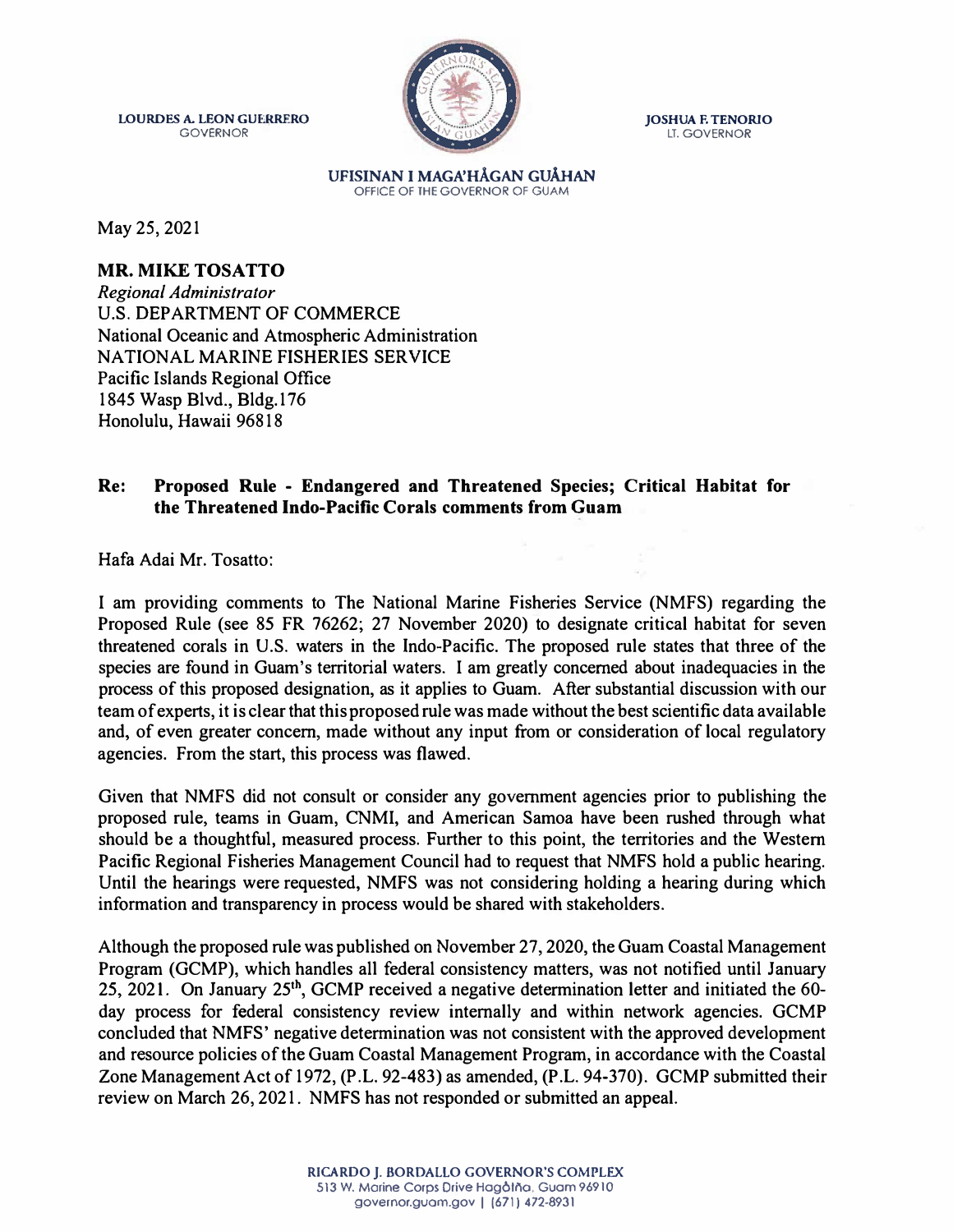Included in GCMP's findings in the Federal Consistency Review for NMFS' proposed critical habitat are input from the Guam Department of Agriculture (DOAG) and Guam Waterworks Authority (GWA). Each agency provides compelling statements and questions regarding the fallibility of NMFS assertions as to the Best Scientific Information Available, as well as the science and justifications utilized for this proposed action. DOAG's technical comments will be submitted separately. GWA's comments are included in the GCMP review.

Both DOAG and GCMP have refuted NMFS' claim that suitable substrate is widely distributed throughout Guam's coastal areas and that suitable water quality parameters are also distributed in Guam. Both GCMP and DOAG challenge the veracity of NMFS' maps included in the rule. In the proposed rule, NMFS states that managed areas will be excluded, but then provides maps that show critical habitat surrounding most the entire island, thus presenting contradicting information. At the very least, NMFS should have provided maps that accurately delineate essential features and proposed exclusions to critical habitat. Additionally, the maps NMFS used were also groundtruthed and found to be flawed and error-laden.

Mr. Tosatto, on March 19, 2021 you sent a letter to Guam Department of Agriculture Director Chelsa Muna-Brecht in which you stated NOAA Fisheries, your staff, would work directly with DOAG agency staff to ensure relevant information is shared. Yet, since March 25<sup>th</sup> her office and staff have been requesting the shape files used to develop the proposed critical habitat maps proffered by NMFS and have yet to receive the shape files. Instead, email after email provided maps that were not relevant to what was requested. As of today, May 24<sup>th</sup>, the requested files have not been provided.

Another issue raised by our team is the unnecessary and duplicative bureaucracy created with this designation. Several federal and local regulatory programs exist that protect corals and reef habitat. Many minimize direct impacts to coral reef habitat, while others promote water quality improvement. Programs such as National Environmental Policy Act, Clean Water Act section 404 (especially the section 404 (b)(1) Guidelines and Compensatory Mitigation Plans) and Rivers  $\&$ Harbors Act section 10, Endangered Species Act sections 7 and 10, Magnuson Stevens Act Essential Fish Habitat consultation, Guam's Coastal Zone Management Program, USEPA National Pollutant Discharge Elimination System, USEPA Section 402 General Construction Permit, Guam Section 401 Water Quality Certification, the Guam Seashore Protection Commission, Guam Land Use Permits, Guam Marine Preserves, and several Guam laws on coral protection. The addition of a critical habitat designation would exacerbate the existing permitting process and jeopardize project efficiency.

These extensive programs and permitting processes already cause significant delays in construction and economic development projects in Guam. We are a small island trying to recover from the economic losses brought about by the COVID-19 pandemic. Our economy was all but decimated. As my administration is now leading us back on the road to recovery, are we to be further hampered by another layer of unnecessary delays caused by a flawed rule?